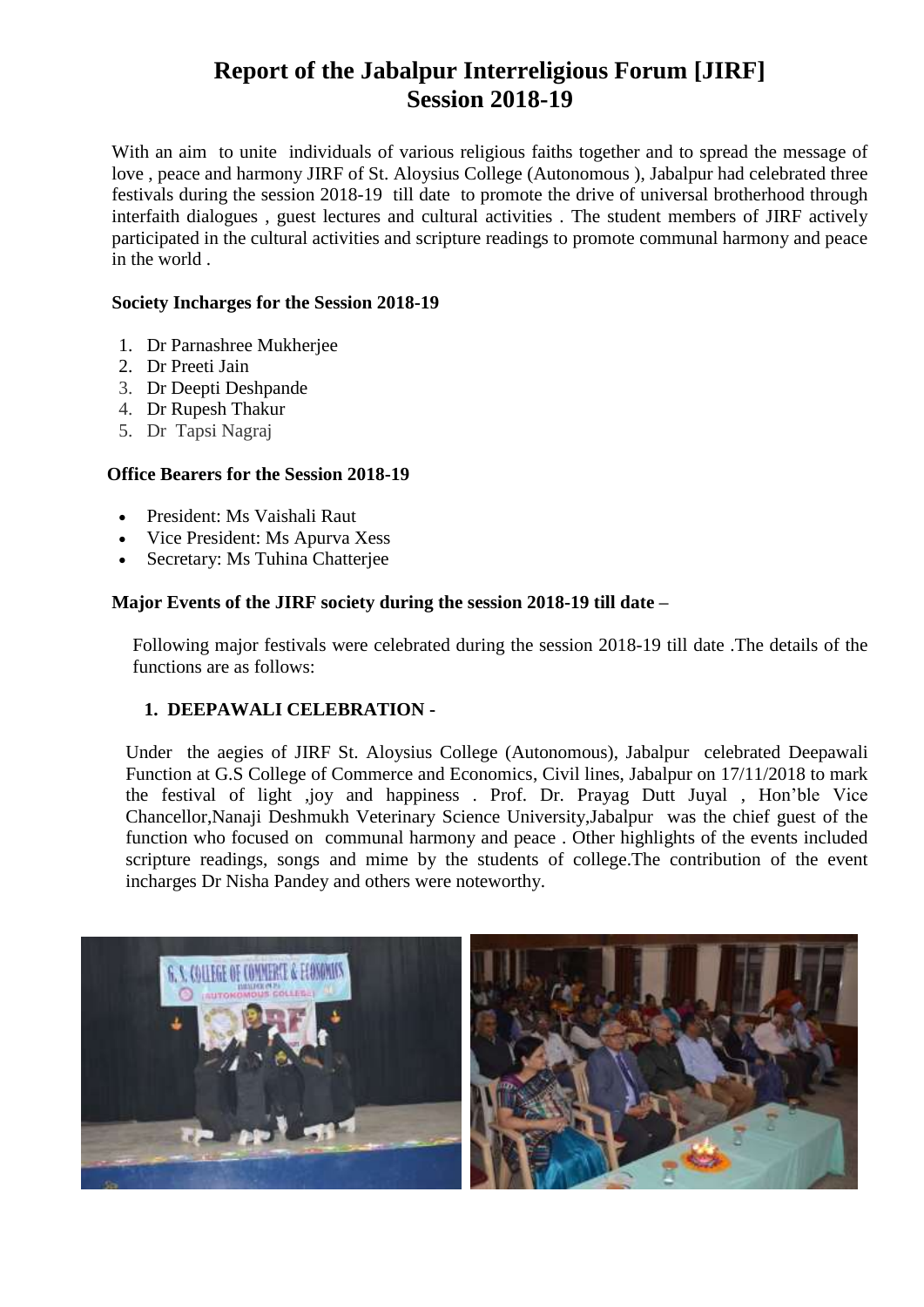## **2. GURUNANAK JAYANTI CELEBRATION -**

JIRF held the function of Gurunanak Jayanti at Shri Guru Nanak Mahila Mahavidyalaya, Jabalpur on 06/12/2018 to communicate the spiritual messages of Shri Guru Nanak Dev ji. among followers of different faiths. Prof. S.S. Sandhu R.D.V.V.,Jabalpur was the chief guest of the function who focused on preachings of Shri Guru nanak dev ji and communal harmony among people of different religions. The major highlights of the function included scripture readings and shabad singing by the students of the school and college.The input of the Deepawali function team under the supervision of and GurunanakJayanti committee under the supervision of Dr Tarvinder Kaur Ghai was remarkable.





#### **3. CHRISTMAS CELEBRATION–**

.

JIRF of St. Aloysius College (Autonomous), Jabalpur celebrated Christmas at St. Aloysius Institute of Technology JBP on 20/12/2018 to spread the message of love, joy and peace. Most Rev.Gerald Almeda , Bishop of Jabalpur Diocese was the chief guest of the function who focused on universal brotherhood and peace . Shri Ashok Rohani (MLA, Cantt.) and Mr Amit Singh,IPS were the Guests of Honour. The major highlights of the function included scripture readings , group song , skit by the students of college. The involvement of the Christmas committee members under the directions of Dr Manju Maria Solomon was noteworthy.